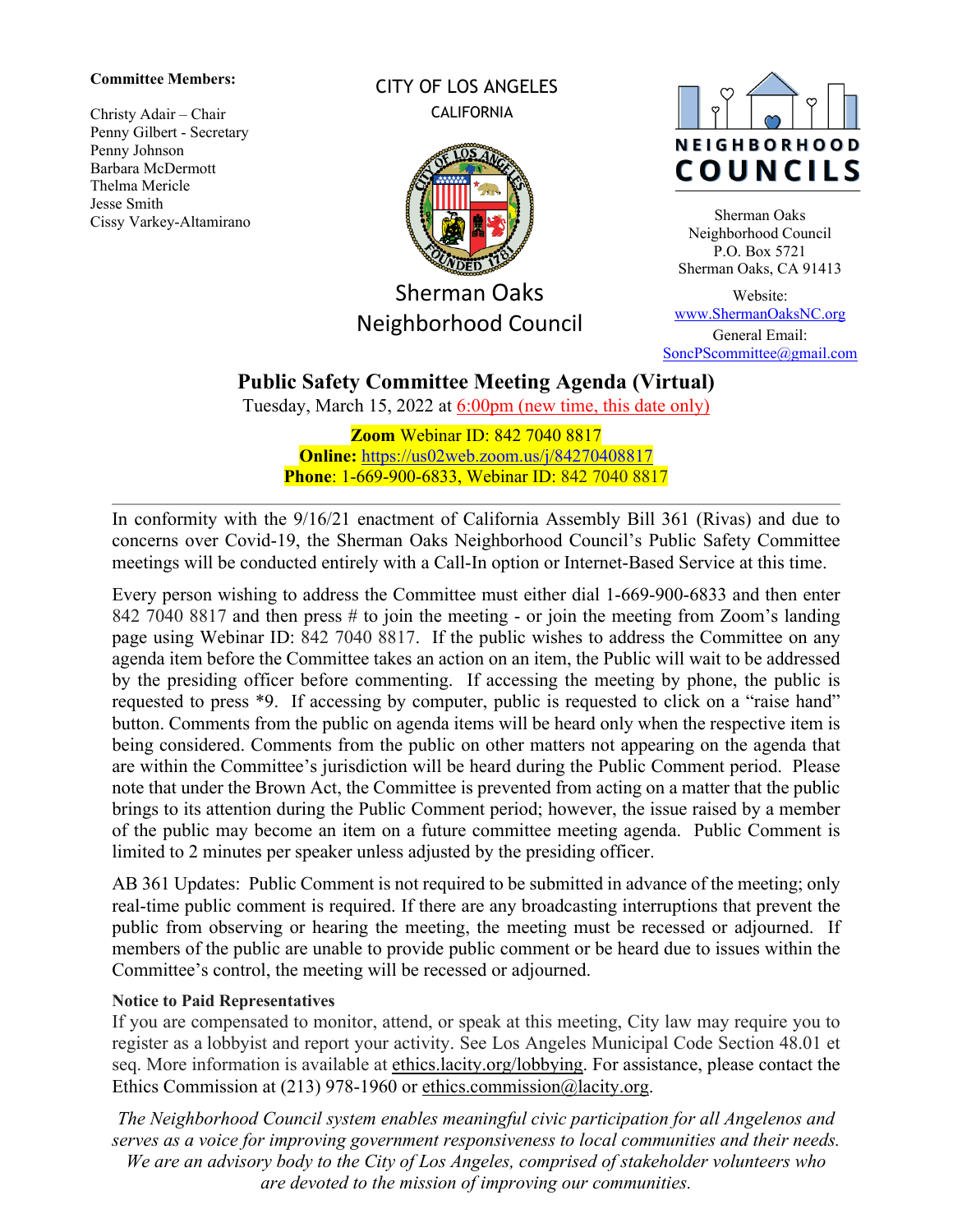Sherman Oaks Neighborhood Council Public Safety Committee Agenda, Tuesday, March 15, 2022 at 6:00 pm Page 2

# **AGENDA**

- **1. The Public Safety Committee ("PSC") Call to Order** Christy Adair, Chair
- **2. Roll Call** Penny Gilbert, Secretary

## **3. Introductions**

- **4. Covid-19 Crisis Update** Jesse Smith
- **5. Sherman Oaks Senior Lead Officer Update** Barbara McDermott

## **6. Planning Ideas / Goals for 2022**

- 2020 CERT Bags Giveaway
- CERT Staging Area Kits possible NPG to support
- Presentations / Presenter Ideas
- Strengthening Connections to SONC Community
- Discuss recording each PSC Committee Meeting in full
- Community Outreach Possibilities:
	- o Crime & Safety
	- o Emergency Preparedness
- **7. Public Comments** Comments by the public on non-agenda items within the Public Safety Committee's jurisdiction.
- **8. Committee Response** to Public Comment
- **9. Administrative Motions -** Action Item; Vote Required.
	- a) Motion to approve the minutes of the November 9, 2021 Public Safety Meeting.
	- b) Motion to approve the minutes of the December 14, 2021 Public Safety Meeting.
	- c) Motion to approve the minutes of the January11, 2022 Public Safety Meeting.

#### **10. Final Committee Business and Announcements**

11. **Adjourn**